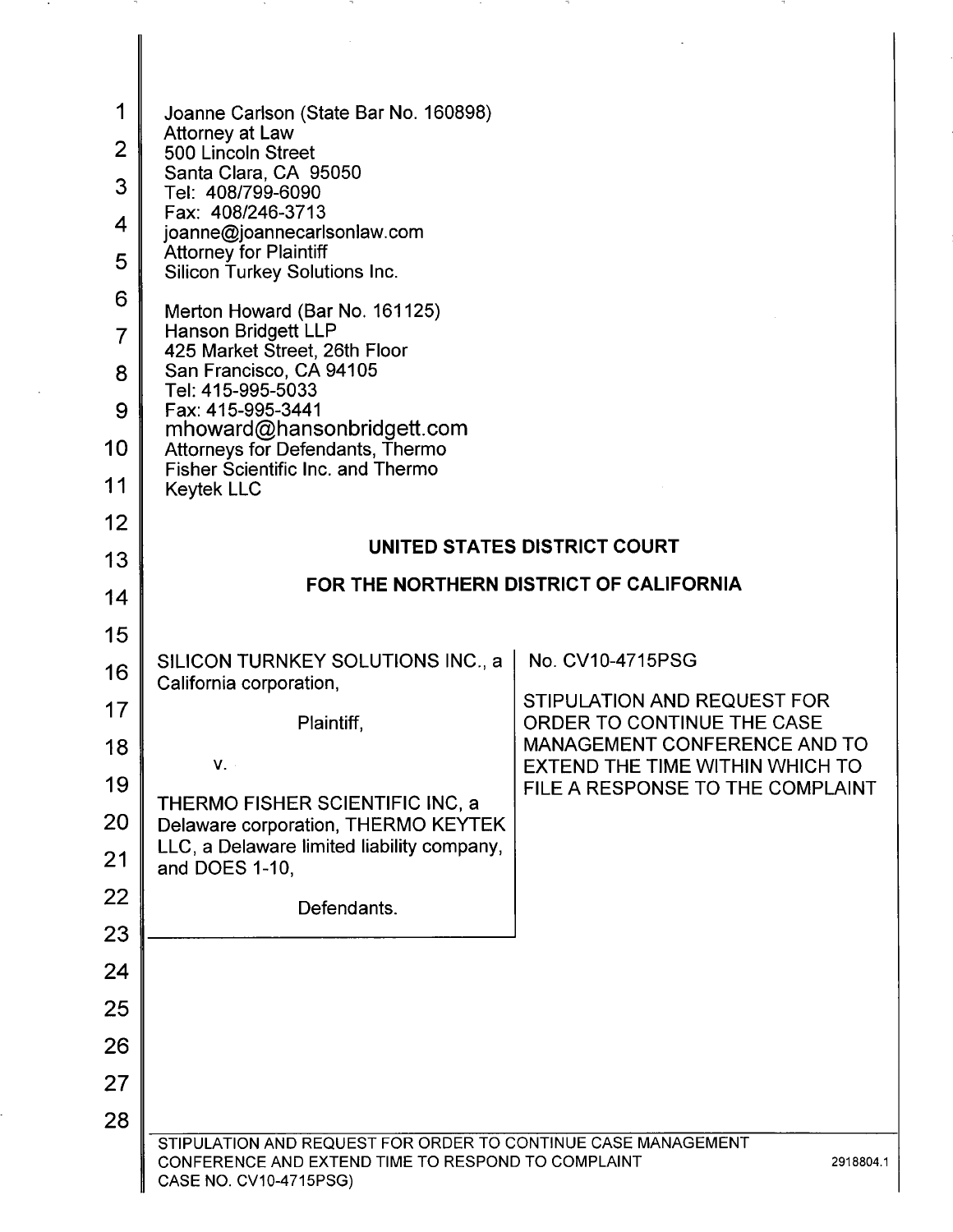I 2 3 Plaintiff Silicon Turnkey Solutions. Inc. ("STS") and Defendants Thermo Fisher Scientific Inc. ("Thermo Fisher") and Thermo Keytek LLC ("Thermo Keytek"), by and between their respective counsel, stipulate to the following:

4 5 6 1. That the Case Management Conference set in the captioned action on March 29, 2011, be continued for thirty (30) days, or as soon thereafter as may be allowed; and

7 8 2. That the Defendants' current deadline of March 28, 2011, to respond to the Complaint in the captioned action be extended to April 27, 2011.

9 10 11 12 13 Such extension and continuance are necessary to facilitate the discussions between Plaintiff and Defendants regarding resolution of this action. The parties have reached an agreement in principle. Judicial economy will be served in that the requested extension of time is necessary to finalize the agreement and prepare for dismissal of the action.

14 15 Accordingly, the parties respectfully request that the Court enter the accompanying proposed order.

IT IS SO STIPULATED.

19 Date: March 18, 2011

16

17

18

20

21

22

23

24

25

26

27

28

Date: Morch 18, 2011

'<br>as loc

oanne Carlson Attorney for Plaintiff Silicon Turnkey Solutions, Inc.

Merton Howard<br>Hanson Bridgett LLP Attorneys for Defendants Thermo Fisher Scientific Inc. and Thermo Keytek LLC

-2- STIPULATION AND REQUEST FOR ORDER TO CONTINUE CASE MANAGEMENT CONFERENCE AND EXTEND TIME TO RESPOND TO COMPLAINT 2918804 1 CASE NO. CV1O-4715PSG)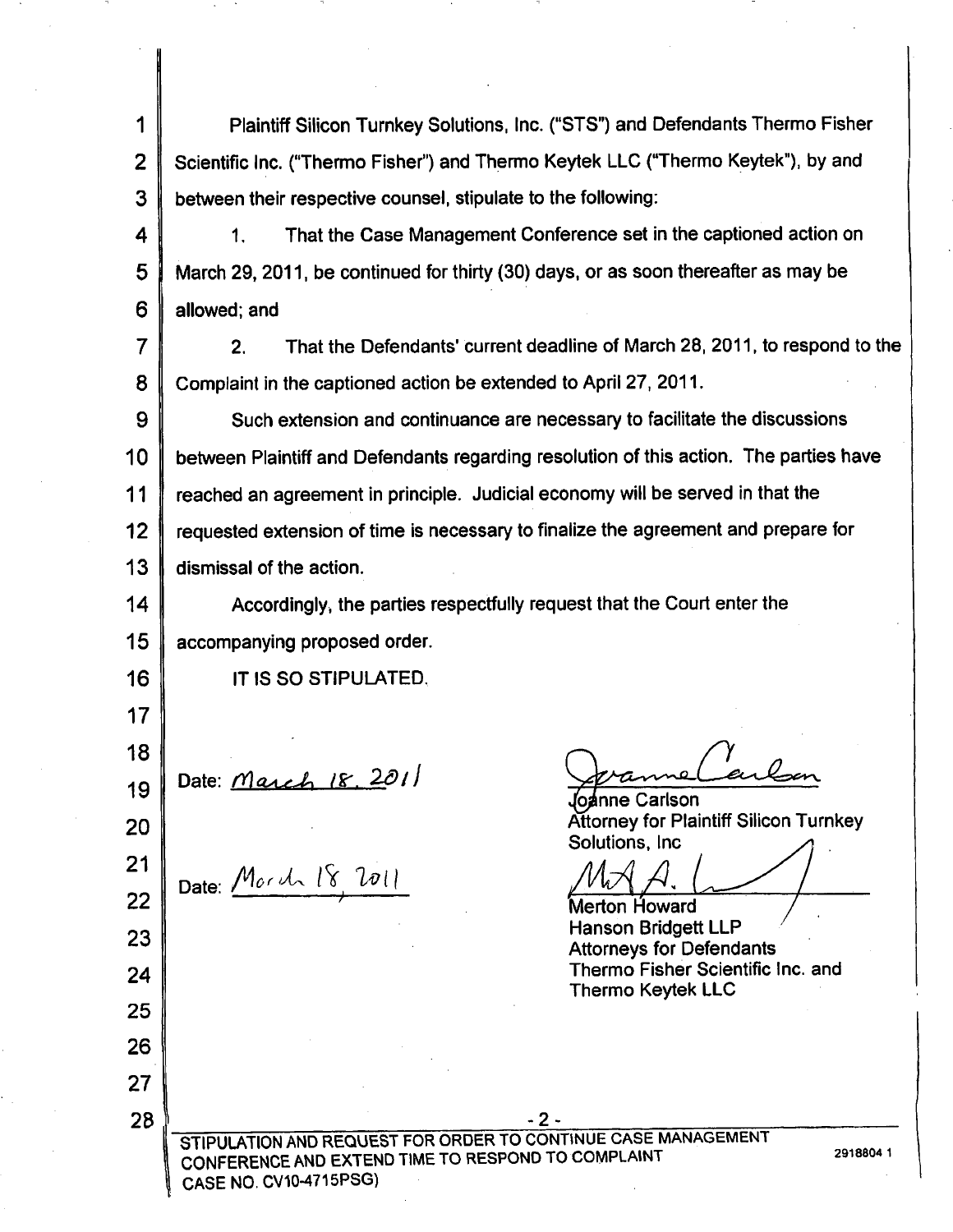| 1              |                                                                                                                                                            |  |  |
|----------------|------------------------------------------------------------------------------------------------------------------------------------------------------------|--|--|
| 2              | <b>ORDER</b>                                                                                                                                               |  |  |
| 3              | The Court, having reviewed the above Stipulation to Continue Case Management                                                                               |  |  |
| 4              | Conference and Extend the Time to Respond to Complaint, HEREBY ORDERS AS                                                                                   |  |  |
| 5              | <b>FOLLOWS:</b>                                                                                                                                            |  |  |
| 6              | The Case Management Conference, previously scheduled for March 29, 2011, at                                                                                |  |  |
| $\overline{7}$ | 2:00 p.m. in Courtroom 5, 4 <sup>th</sup> Floor, of the U.S. District Court, 280 South 1st Street, San                                                     |  |  |
| 8              | Jose, CA, shall be continued at reast thirty (30) sdays to April 26, 2011 at 2 p.m.                                                                        |  |  |
| 9              | Defendants' deadline to respond to the Complaint in the captioned action is extended to                                                                    |  |  |
| 10             | April 27x201xx 19, 2011. No further extensions will be granted.                                                                                            |  |  |
| 11             | IT IS SO ORDERED.                                                                                                                                          |  |  |
| 12             | Dated: 3/21/2011                                                                                                                                           |  |  |
| 13             | Hon. Paul S. Grewa                                                                                                                                         |  |  |
| 14             |                                                                                                                                                            |  |  |
| 15             |                                                                                                                                                            |  |  |
| 16             |                                                                                                                                                            |  |  |
| 17             |                                                                                                                                                            |  |  |
| 18             |                                                                                                                                                            |  |  |
| 19             |                                                                                                                                                            |  |  |
| 20             |                                                                                                                                                            |  |  |
| 21             |                                                                                                                                                            |  |  |
| 22             |                                                                                                                                                            |  |  |
| 23             |                                                                                                                                                            |  |  |
| 24             |                                                                                                                                                            |  |  |
| 25             |                                                                                                                                                            |  |  |
| 26             |                                                                                                                                                            |  |  |
| 27             |                                                                                                                                                            |  |  |
| 28             | - 3 -                                                                                                                                                      |  |  |
|                | STIPULATION AND REQUEST FOR ORDER TO CONTINUE CASE MANAGEMENT<br>CONFERENCE AND EXTEND TIME TO RESPOND TO COMPLAINT<br>2918804.1<br>CASE NO. CV10-4715PSG) |  |  |

 $\overline{\phantom{a}}$ 

-71

╽

-78